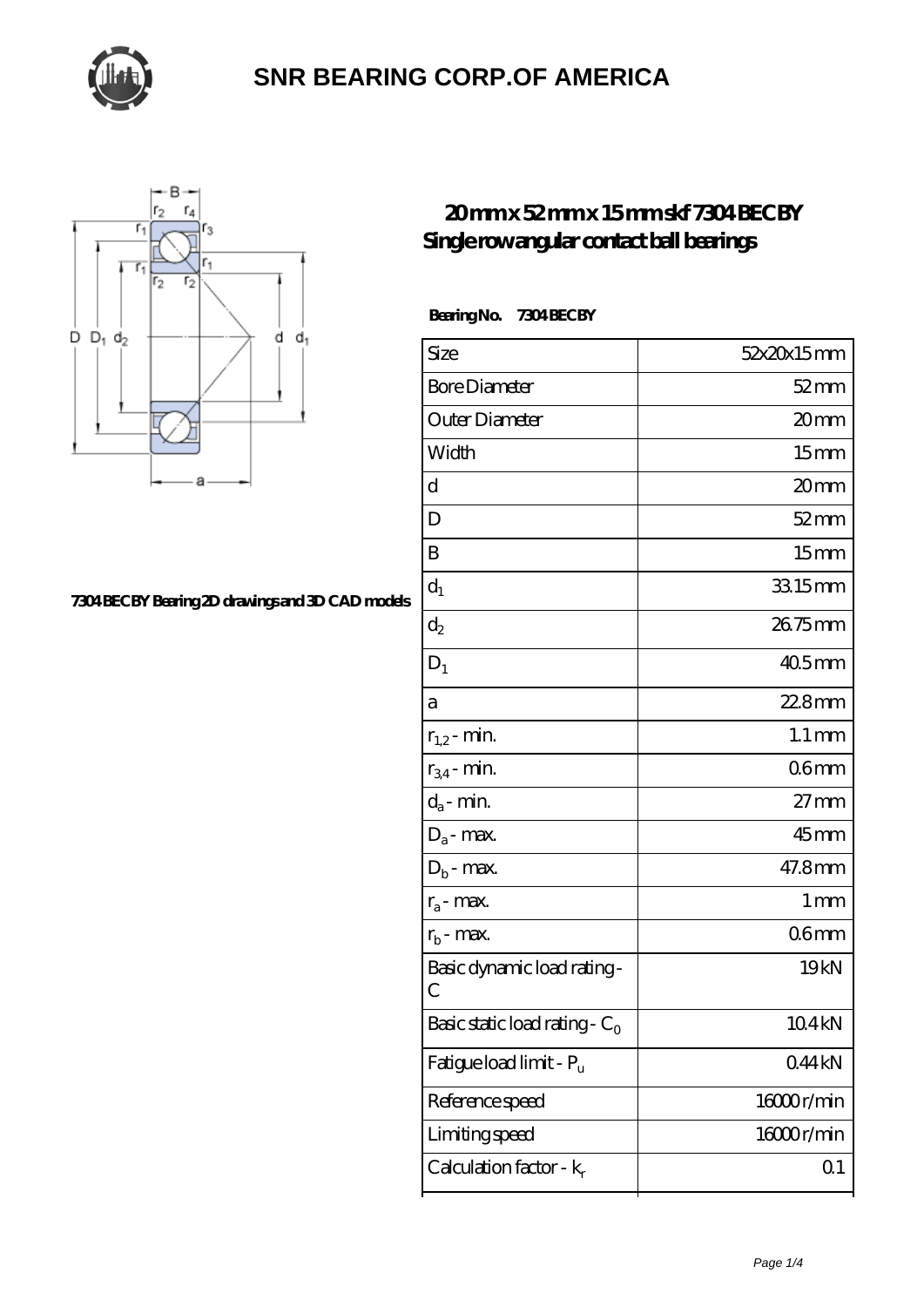

| Calculation factor - $k_a$         | 1.6                              |
|------------------------------------|----------------------------------|
| Calculation factor - e             | 1.14                             |
| Calculation factor - X             | 0.57                             |
| Calculation factor - $Y_0$         | 0.52                             |
| Calculation factor - $Y_1$         | 0.55                             |
| Calculation factor - $Y_2$         | 093                              |
| Calculation factor - X             | 035                              |
| Calculation factor - $Y_0$         | 026                              |
| Calculation factor - $Y_1$         |                                  |
| Calculation factor - $Y_2$         | 0.57                             |
| Category                           | Angular Contact Ball<br>Bearings |
| Inventory                          | 20                               |
| Manufacturer Name                  | <b>SKF</b>                       |
| Minimum Buy Quantity               | N/A                              |
| Weight / Kilogram                  | 0.15                             |
| Product Group                      | <b>BOO308</b>                    |
| Enclosure                          | Open                             |
| Flush Ground                       | Yes                              |
| Rolling Element                    | <b>Ball Bearing</b>              |
| Number of Rows of Balls            | Single Row                       |
| Precision Class                    | ABEC 3 ISO P6                    |
| Maximum Capacity / Filling<br>Slot | No                               |
| Snap Ring                          | No                               |
| Cage Material                      | Brass                            |
| Contact Angle                      | 40Degree                         |
| Internal Clearance                 | CB                               |
| Number of Bearings                 | 1 (Single)                       |
| Mounting Arrangement               | Universal                        |
| Inch - Metric                      | Metric                           |
| Long Description                   | 20MM Bore; 52MM                  |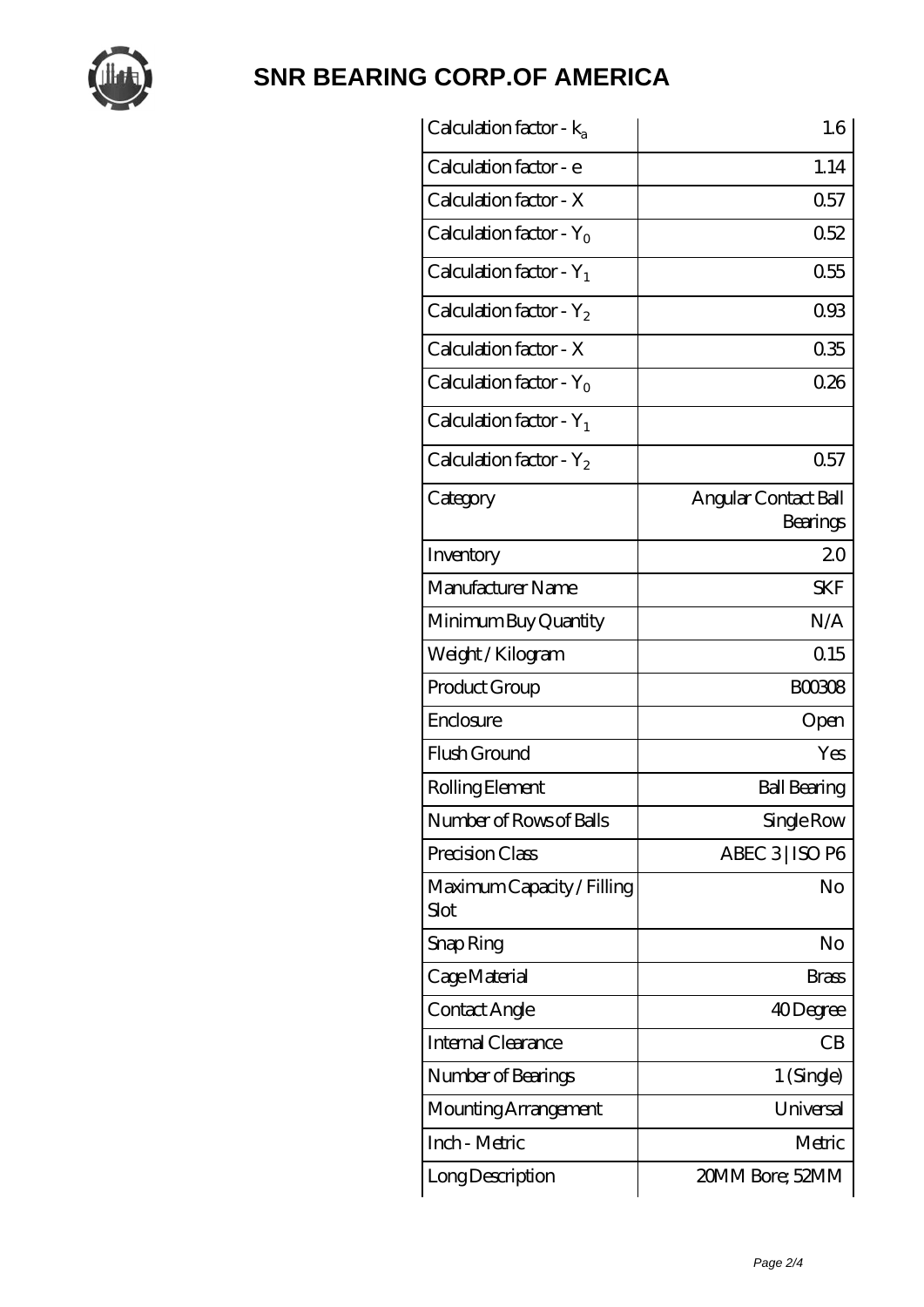

|                              | Outside Diameter; 15MM<br>Width; Open; Yes Flush<br>Ground; Ball Bearing, Single<br>Row of Balls, ABEC 3   ISO<br>PG No Filling Slot; No Snap<br>Ring |
|------------------------------|-------------------------------------------------------------------------------------------------------------------------------------------------------|
| <b>Other Features</b>        | Normal Axial Internal<br>Clearance                                                                                                                    |
| Category                     | Angular Contact Ball<br>Bearing                                                                                                                       |
| <b>UNSPSC</b>                | 31171531                                                                                                                                              |
| Harmonized Tariff Code       | 8482105028                                                                                                                                            |
| Noun                         | Bearing                                                                                                                                               |
| Keyword String               | Angular Contact                                                                                                                                       |
| Manufacturer URL             | http://www.skf.com                                                                                                                                    |
| Manufacturer Item Number     | 7304 BEC BY                                                                                                                                           |
| Weight/LBS                   | 0.331                                                                                                                                                 |
| Outside Diameter             | 2047 Inch   52 Millimeter                                                                                                                             |
| Bore                         | Q787 Inch   20 Millimeter                                                                                                                             |
| Width                        | 0591 Inch   15 Millimeter                                                                                                                             |
| bore diameter:               | 20 <sub>mm</sub>                                                                                                                                      |
| radial static load capacity: | 104kN                                                                                                                                                 |
| outside diameter:            | $52$ mm                                                                                                                                               |
| cage material:               | <b>Brass</b>                                                                                                                                          |
| overall width:               | 15 <sub>mm</sub>                                                                                                                                      |
| outer ring width:            | 15 <sub>mm</sub>                                                                                                                                      |
| contact angle:               | $40^{\circ}$                                                                                                                                          |
| maximum rpm:                 | 16000RPM                                                                                                                                              |
| rowtype & fill slot:         | Single-RowNon-Fill Slot                                                                                                                               |
| finish/coating               | Uncoated                                                                                                                                              |
| internal clearance:          | CO                                                                                                                                                    |
| precision rating             | ABEC $3$ (ISO Class 6)                                                                                                                                |
| closure type:                | Open                                                                                                                                                  |
| fillet radius                | $1 \,\mathrm{mm}$                                                                                                                                     |
|                              |                                                                                                                                                       |